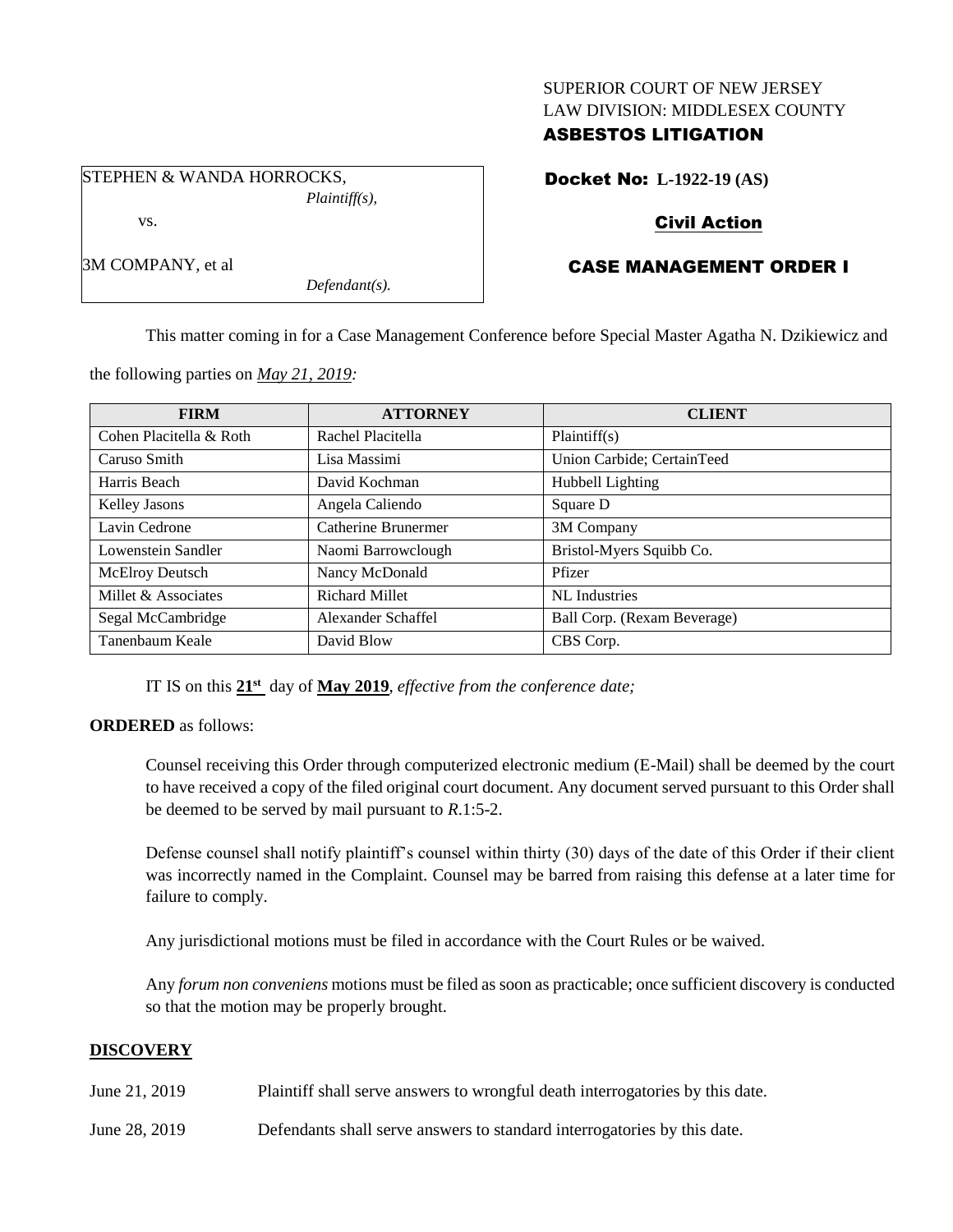| July 12, 2019           | Plaintiff shall propound supplemental interrogatories and document requests by this date.                                                                                                                   |
|-------------------------|-------------------------------------------------------------------------------------------------------------------------------------------------------------------------------------------------------------|
| August 16, 2019         | Defendants shall serve answers to supplemental interrogatories and document requests by this<br>date.                                                                                                       |
| July 12, 2019           | Defendants shall propound supplemental interrogatories and document requests by this date.                                                                                                                  |
| August 16, 2019         | Plaintiff shall serve answers to supplemental interrogatories and document requests by this<br>date.                                                                                                        |
| September 30, 2019      | Fact discovery, including depositions, shall be completed by this date. Plaintiff's counsel shall<br>contact the Special Master within one week of this deadline if all fact discovery is not<br>completed. |
| October 31, 2019        | Depositions of corporate representatives shall be completed by this date.                                                                                                                                   |
| <b>EARLY SETTLEMENT</b> |                                                                                                                                                                                                             |

November 8, 2019 Settlement demands shall be served on all counsel and the Special Master by this date.

#### **MEDICAL EXPERT REPORT**

- June 21, 2019 Plaintiff shall serve executed medical authorizations by this date.
- September 30, 2019 Plaintiff shall serve medical expert reports by this date.
- January 31, 2020 Defendants shall identify its medical experts and serve medical reports, if any, by this date. In addition, defendants shall notify plaintiff's counsel (as well as all counsel of record) of a joinder in an expert medical defense by this date.

#### **LIABILITY EXPERT REPORTS**

- October 31, 2019 Plaintiff shall identify its liability experts and serve liability expert reports by this date or waive any opportunity to rely on liability expert testimony.
- January 31, 2020 Defendants shall identify its liability experts and serve liability expert reports, if any, by this date or waive any opportunity to rely on liability expert testimony.

#### **SUMMARY JUDGMENT MOTION PRACTICE**

- November 8, 2019 Plaintiff's counsel shall advise, in writing, of intent not to oppose motions by this date.
- November 22, 2019 Summary judgment motions shall be filed no later than this date.
- December 20, 2019 Last return date for summary judgment motions.

#### **EXPERT DEPOSITIONS**

February 28, 2020 Expert depositions shall be completed by this date. To the extent that plaintiff and defendant generic experts have been deposed before, the parties seeking that deposition in this case must file an application before the Special Master and demonstrate the necessity for that deposition. To the extent possible, documents requested in a deposition notice directed to an expert shall

 $\_$  , and the set of the set of the set of the set of the set of the set of the set of the set of the set of the set of the set of the set of the set of the set of the set of the set of the set of the set of the set of th